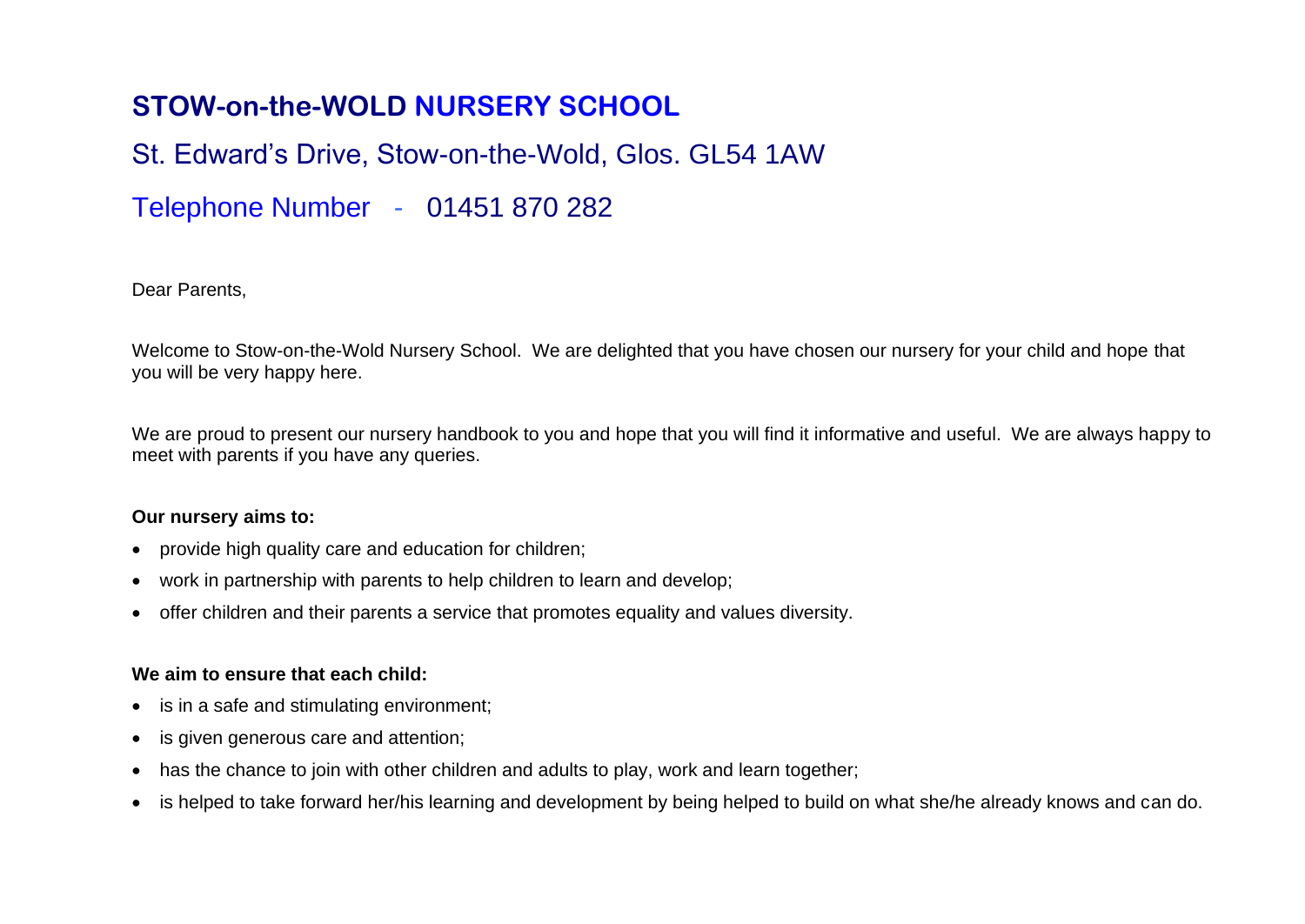#### **Children's development and learning**

Children start to learn about the world around them from the moment they are born. The care and education offered by our nursery helps children to continue to do this by providing all of the children with interesting activities that are appropriate for their age and stage of development.

#### **The Early Years Foundation Stage**

We follow "The Early Years Foundation Stage". The framework divides children's learning and development into seven areas

# **THE PRIME AREAS**

#### **Personal, social and emotional development**

This area of children's development covers:

- having a positive approach to learning and finding out about the world around them;
- having confidence in themselves and their ability to do things, and valuing their own achievements;
- being able to get on, work and make friendships with other people, both children and adults;
- becoming aware of and being able to keep to the rules which we all need to help us to look after ourselves, other people and our environment;
- being able to expect to have their ways of doing things respected and to respect other people's ways of doing things.

#### **Physical development:**

This area of children's development covers:

- gaining control over the large movements that they can make with their arms, legs and bodies, so that they can run, jump, hop, skip, roll, climb, balance and lift;
- gaining control over the small movements they can make with their arms, wrists and hands, so that they can pick up and use objects, tools and materials;
- being able to dress and undress themselves, and look after their personal hygiene needs;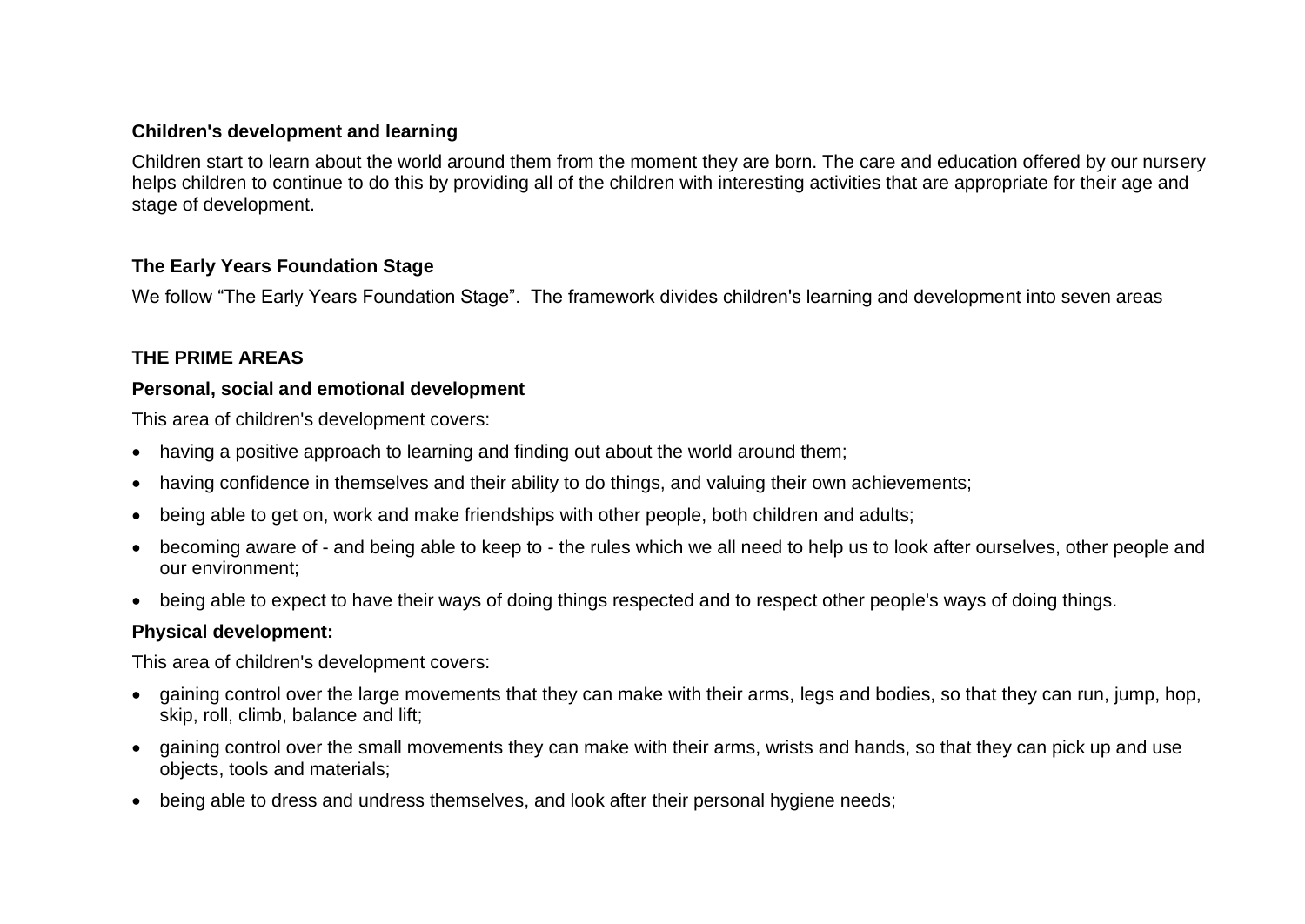# **Communication and Language:**

This area of children's development covers:

- being able to use conversation with one other person, in small groups and in large groups to talk to and listen to others;
- adding to their vocabulary by learning the meaning of and being able to use new words;
- being able to use words to describe their experiences;

# **THE SPECIFIC AREAS**

## **Literacy:**

This area of children's development covers:

- developing an awareness of sounds and letters;
- listening to and talking about stories;
- knowing how to handle books and that they can be a source of stories and information;
- knowing the purposes for which we use writing;
- making their own attempts at writing.

## **Mathematics:**

This area of children's development covers:

- building up ideas about how many, how much, how far and how big;
- building up ideas about patterns, the shape of objects and parts of objects, and the amount of space taken up by objects;
- starting to understand that numbers help us to answer questions about how many, how much, how far and how big;
- building up ideas about how to use counting to find out how many;
- being introduced to finding the result of adding more or taking away from the amount we already have.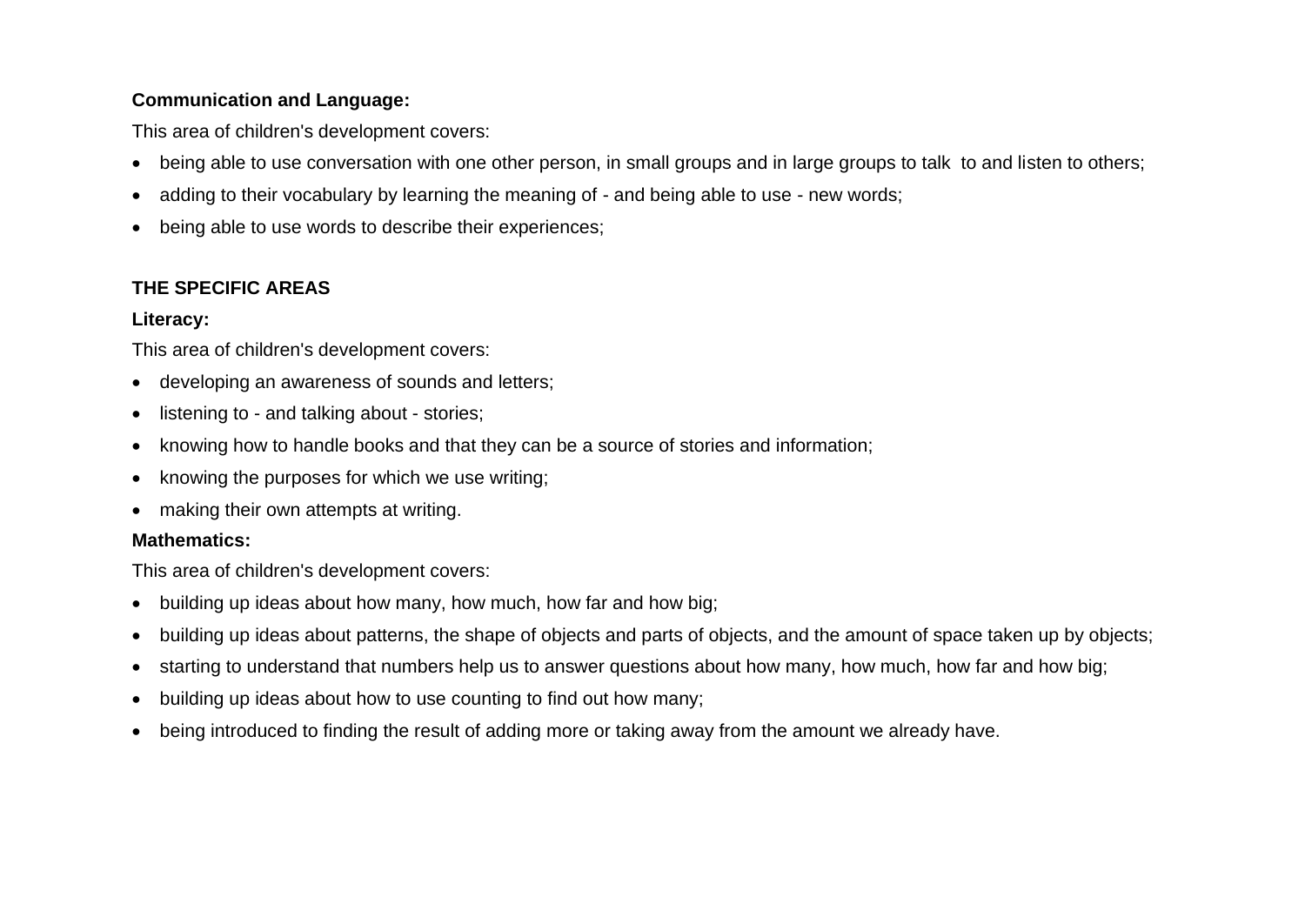## **Understanding the world:**

This area of children's development covers:

- finding out about the natural world and how it works;
- finding out about the made world and how it works;
- starting to put together ideas about past and present and the links between them;
- beginning to learn about their locality and its special features;
- learning about their own and other cultures.

# **Expressive Arts and Design**

This area of children's development covers:

- using paint, materials, music, dance, words, stories and role-play to express their ideas and feelings;
- becoming interested in the way that paint, materials, music, dance, words, stories and role-play can be used to express ideas and feelings.

For each area, the framework sets out Early Learning Goals. These goals state what it is expected that children will know and be able to do by the end of the Reception year of their education.

Parents may access further information about the EYFS by logging onto [https://www.gov.uk/government/publications/development](https://www.gov.uk/government/publications/development-matters--2)[matters--2](https://www.gov.uk/government/publications/development-matters--2)

# **Play**

Play helps young children to learn and develop through doing and talking, which research has shown to be the means by which young children think. We are using the new framework to plan and provide a range of play activities which help children to make progress in each of the areas of learning and development. In some of these activities children decide how they will use the activity and, in others, an adult takes the lead in helping the children to take part in the activity.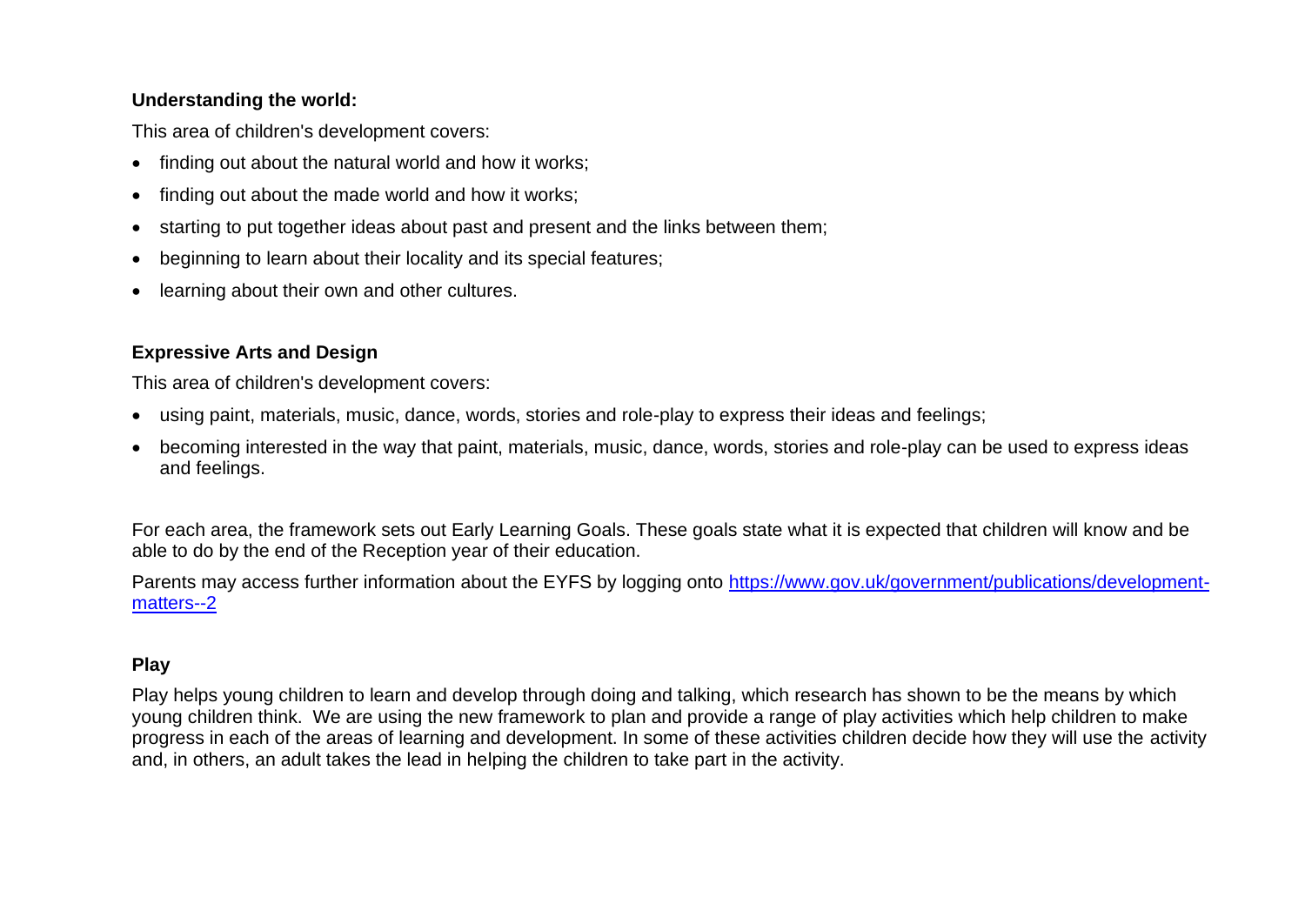# **Working together for your children**

The staff aim to:

- give time and attention to each child;
- talk with the children about their interests and activities;
- help children to experience and benefit from the activities we provide;
- allow the children to explore and be adventurous in safety.

The staff working at our nursery are:

| Name            | Job Title                | Qualifications                                                                                                                                                                                                                      |
|-----------------|--------------------------|-------------------------------------------------------------------------------------------------------------------------------------------------------------------------------------------------------------------------------------|
| Anne Page       | <b>Nursery Manager</b>   | BA (Hons) in Early Childhood Studies<br><b>Early Years Professional Status</b><br>Montessori teaching diploma<br><b>Lead Practitioner in Early Years</b><br>Paediatric First Aid certificate<br><b>Child Protection certificate</b> |
| Janice Townsend | Deputy Manager           | Level 3 in Early Learning and Childcare<br>Paediatric First Aid certificate<br><b>Child Protection certificate</b>                                                                                                                  |
| Rebecca Buckley | <b>Nursery Assistant</b> | Level 3 in Early Learning and Childcare<br>Paediatric First Aid certificate<br><b>Child Protection certificate</b>                                                                                                                  |

**All staff in the Nursery have had an enhanced Criminal Background check**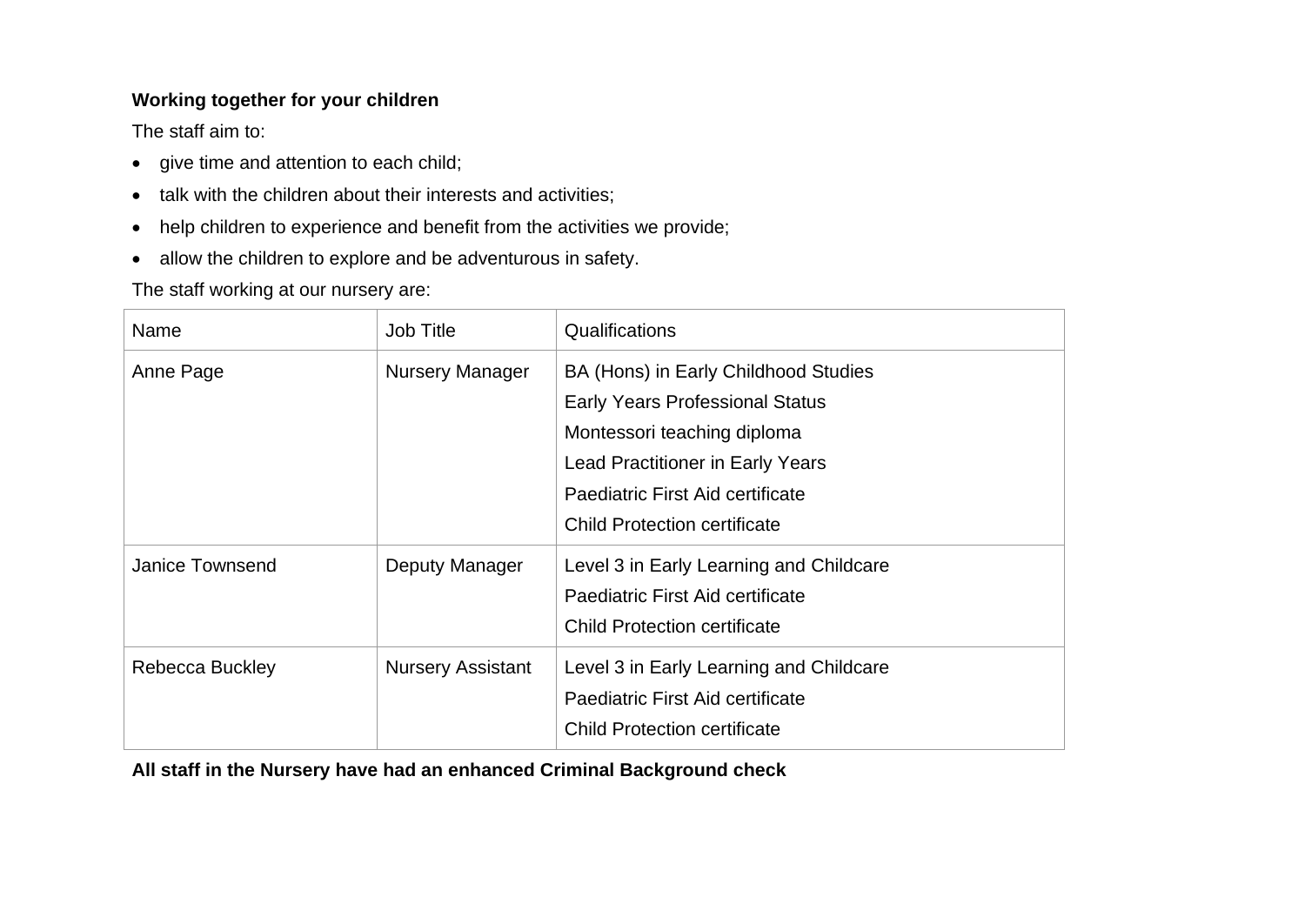#### **The morning session**

| $9.00 - 10.15$  | Free play and planned activities                    |  |
|-----------------|-----------------------------------------------------|--|
| $10.15 - 10.30$ | <b>Snack time</b>                                   |  |
| $10.30 - 10.45$ | Group time – Stories, circle time, games, and music |  |
| $10.45 - 11.15$ | <b>Outside play</b>                                 |  |
| $11.15 - 12.00$ | Free play and planned activities                    |  |

**The afternoon session**

| $12.00 - 12.30$   | Lunch time                       |
|-------------------|----------------------------------|
| $ 12.30 - 12.50 $ | <b>Rest and story time</b>       |
| $12.50 - 3.00$    | Free play and planned activities |

#### **(these times are approximate)**

We organise our sessions so that the children can choose from - and work at - a range of activities and, in doing so, build up their ability to select and work through a task to its completion. The children are also helped and encouraged to take part in adult-led small and large group activities which introduce them to new experiences and help them to gain new skills, as well as helping them to learn to work with others.

Outdoor activities contribute to children's health, their physical development and their knowledge of the world around them. The children have the opportunity - and are encouraged - to take part in outdoor child-chosen and adult-led activities, as well as those provided in the indoor playroom.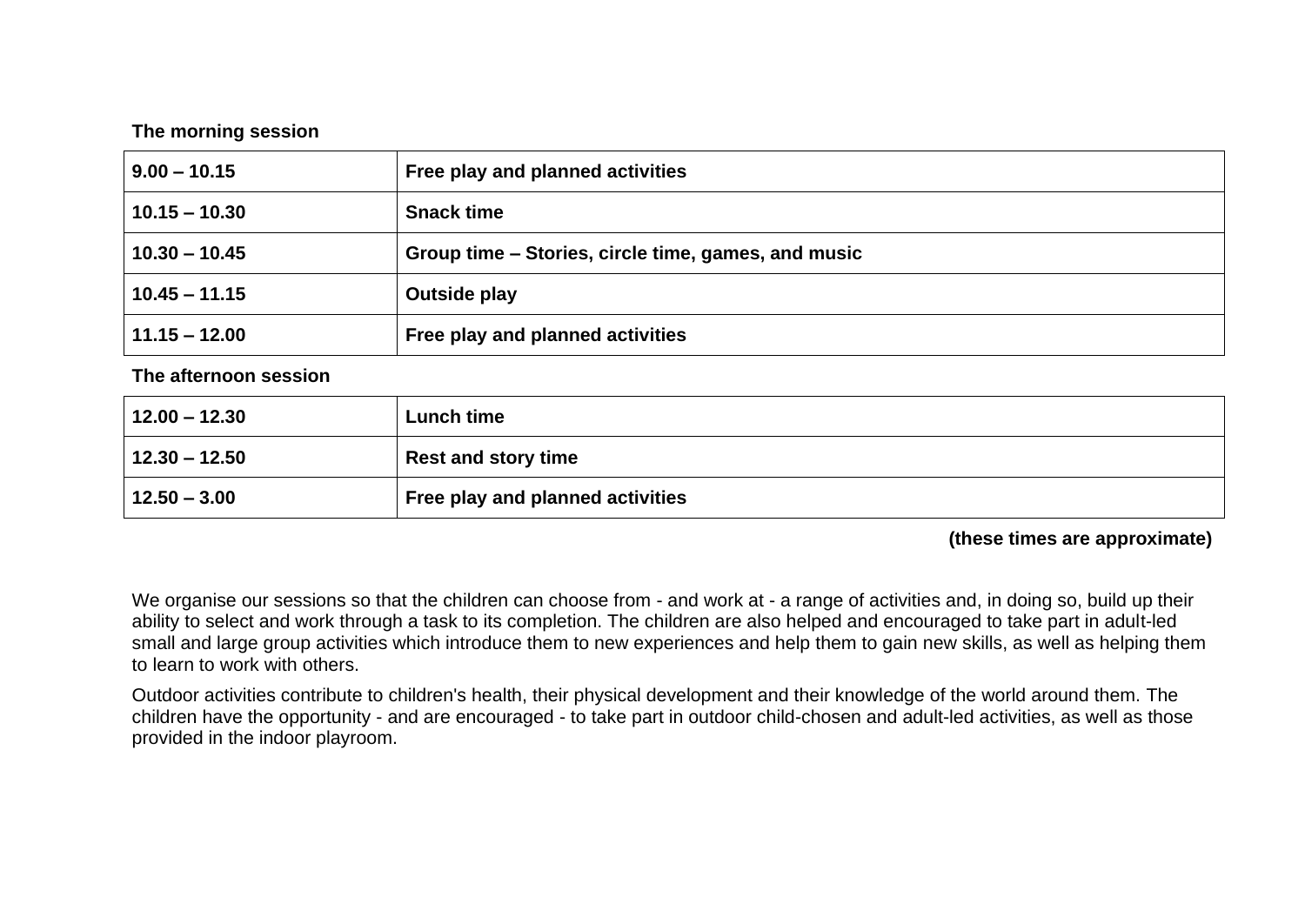# **Snack time**

The nursery makes snacks a social time at which children and adults eat together. We plan the snacks so that they provide the children with healthy and nutritious food. Please tell us about your child's dietary needs and we will make sure that these are met.

Every snack time the children are offered

| A choice of drinks | <b>Fruit or vegetables</b>                                                                        | <b>Carbohydrates</b>                                                     |
|--------------------|---------------------------------------------------------------------------------------------------|--------------------------------------------------------------------------|
| Milk or water      | e.g. apples, bananas, pears, strawberries,<br>grapes, satsumas, carrots, cucumber,<br>sugar peas. | e.g. bread sticks, plain biscuits, pitta<br>bread, home made sandwiches. |

## **Lunch time**

Children staying for lunch are asked to bring in packed lunches.

| Lunch Boxes                                                                                                                                                                                                                                                                                                                                                                           |  |  |  |
|---------------------------------------------------------------------------------------------------------------------------------------------------------------------------------------------------------------------------------------------------------------------------------------------------------------------------------------------------------------------------------------|--|--|--|
| We aim to encourage healthy eating in the Nursery.                                                                                                                                                                                                                                                                                                                                    |  |  |  |
| Good ideas for lunches include -<br>something filling such as sandwiches or pasta,<br>$\bullet$<br>some fruit and/or vegetables,<br>some protein such as meat, eggs, cheese.<br>$\bullet$<br>Also we would request that the children have no more than one treat, for example, biscuits or sponge cake and strongly advise<br>against chocolate covered items or salt covered snacks. |  |  |  |
| Please can you also include a cool pack in your child's lunch box to keep their food fresh until lunch time.                                                                                                                                                                                                                                                                          |  |  |  |

As some foods may be a choking hazard please can items such as cherry tomatoes, grapes and sausages be cut in half.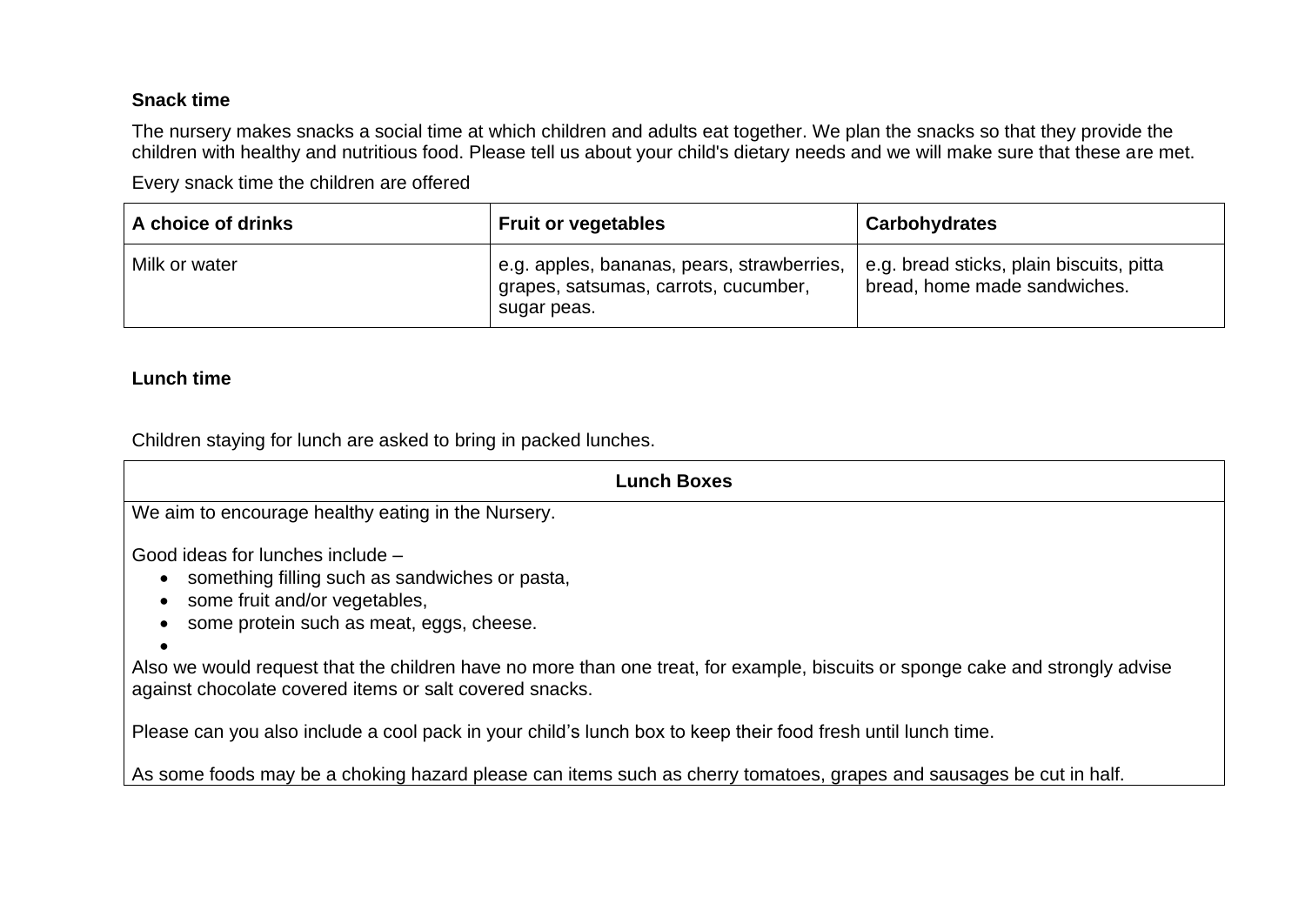#### **Key Person**

All of the children in the nursery have a key person who will ensure their needs are met. Although all of the staff work with all of the children, your child's key person will help them settle into the Nursery and monitor their progress and development.

#### **Learning Journey - Tapestry**

The nursery keeps a Learning Journey on a programme called "Tapestry" for each child. Your child's Learning Journey helps us to celebrate together his/her achievements; to work together to provide what your child needs for his/her well-being and to make progress. Please help us to keep these records by sharing any new developments that you have noticed your child making at home. When your child moves up to Reception you will receive a record of your child's progress.

#### **Policies**

Copies of the nursery's policies are on display in the Nursery entrance hall. The nursery's policies help us to make sure that the service provided by the nursery is of a high quality and that being a member of the nursery is an enjoyable and beneficial experience for each child and her/his parents. Copies of particular policies are available on request.

#### **Starting at our nursery**

#### *The first days*

We want your child to feel happy and safe with us. To make sure that this is the case, the staff will work with you to decide on how to help your child settle into the nursery.

#### *Clothing*

Children should be suitably dressed in comfortable, practical clothing. We provide protective clothing for the children when they play with messy activities, however, they may still get some paint or glue on their clothing, therefore please do not send them in any special outfits.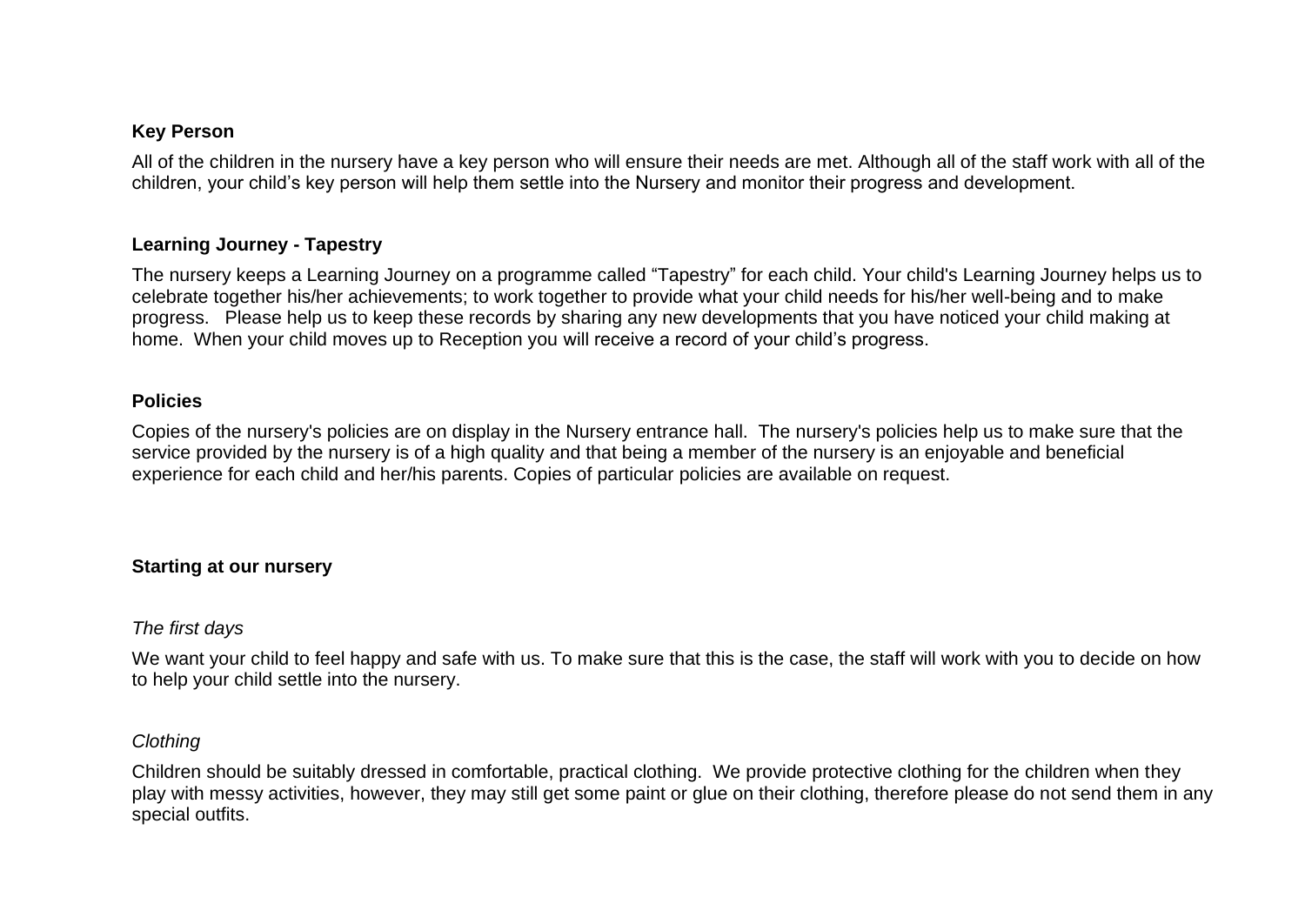We encourage the children to gain the skills that help them to be independent and look after themselves. These include taking themselves to the toilet and taking off - and putting on – shoes and outdoor clothes. Therefore, no lace up shoes please.

Outdoor clothing and footwear should be named clearly. Please send in a set of spare clothing as the children may need changing after water play or if they have an accident. These may be left on your child's peg in the named bag provided.

#### *Wet weather*

We have sets of waterproof jackets and trousers for children to wear over their home clothes on wet days; however, it would be helpful if the children could bring in Wellington boots to keep in school.

#### *Sun Protection*

Please remember to put sun cream on the children and also to send them in with sun hats. If children are staying all day you can send in a bottle of sun cream or pay £1 towards the nursery supply for us to re-apply. Parents must sign a permission form if they would like us to put sun cream on their children.

#### *Illness*

If your child is unwell, please do not bring him/her to nursery, even if he/she "wants to come". If your child is likely to be absent, or develops an infectious illness, please telephone the nursery to let us know. Please keep your child at home for 48 hours if he/she has had sickness or diarrhoea and for at least 24 hours after a temperature.

*Medication* – The nursery staff are only able to administer medication to your child if a doctor has prescribed it. Parents must sign a medication form if they require medication to be administered at the nursery.

If your child becomes ill at the Nursery or has an accident (other than minor cuts and grazes etc.) we will contact you to ask you to come and collect him/her. It is important, therefore, that you keep the Nursery updated with any changes to contact numbers or personal details.

Should there be any concerns or accidents that have happened outside the Nursery hours, please share these with a member of staff.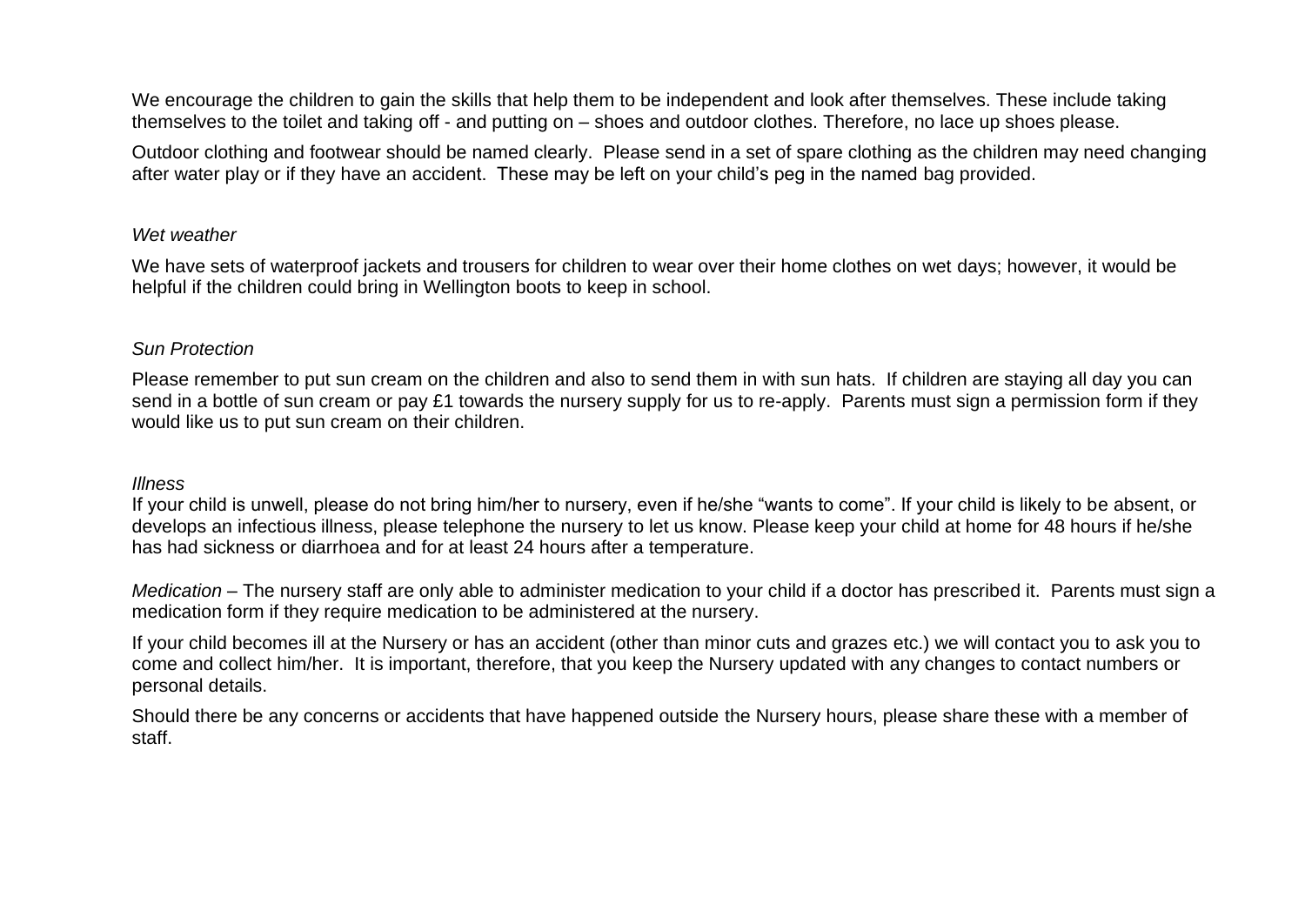#### *Children's safety*

Children must always be brought to, and collected from, the nursery by an adult. If your child is to be collected by anyone other than a parent or regular carer, please tell us and enter their name in the register. This is for your child's safety, so **please do not**  send anyone to collect your child without the nursery's prior knowledge.

The classroom is protected by a keypad entry security lock and can only be exited by pulling an adult height handle. The playground gate is secured by a double catch and padlock.

#### **Term dates**

**The Nursery term dates are in line with Stow-on-the-Wold Primary school terms and holiday dates**

**Nursery Times** Morning session - 9am to 12pm Afternoon session – 12pm to 3pm (We currently offer three afternoon sessions on a Tuesday, Wednesday and a Thursday)

# **Age**

We accept children from 2.10 years old to Reception class age.